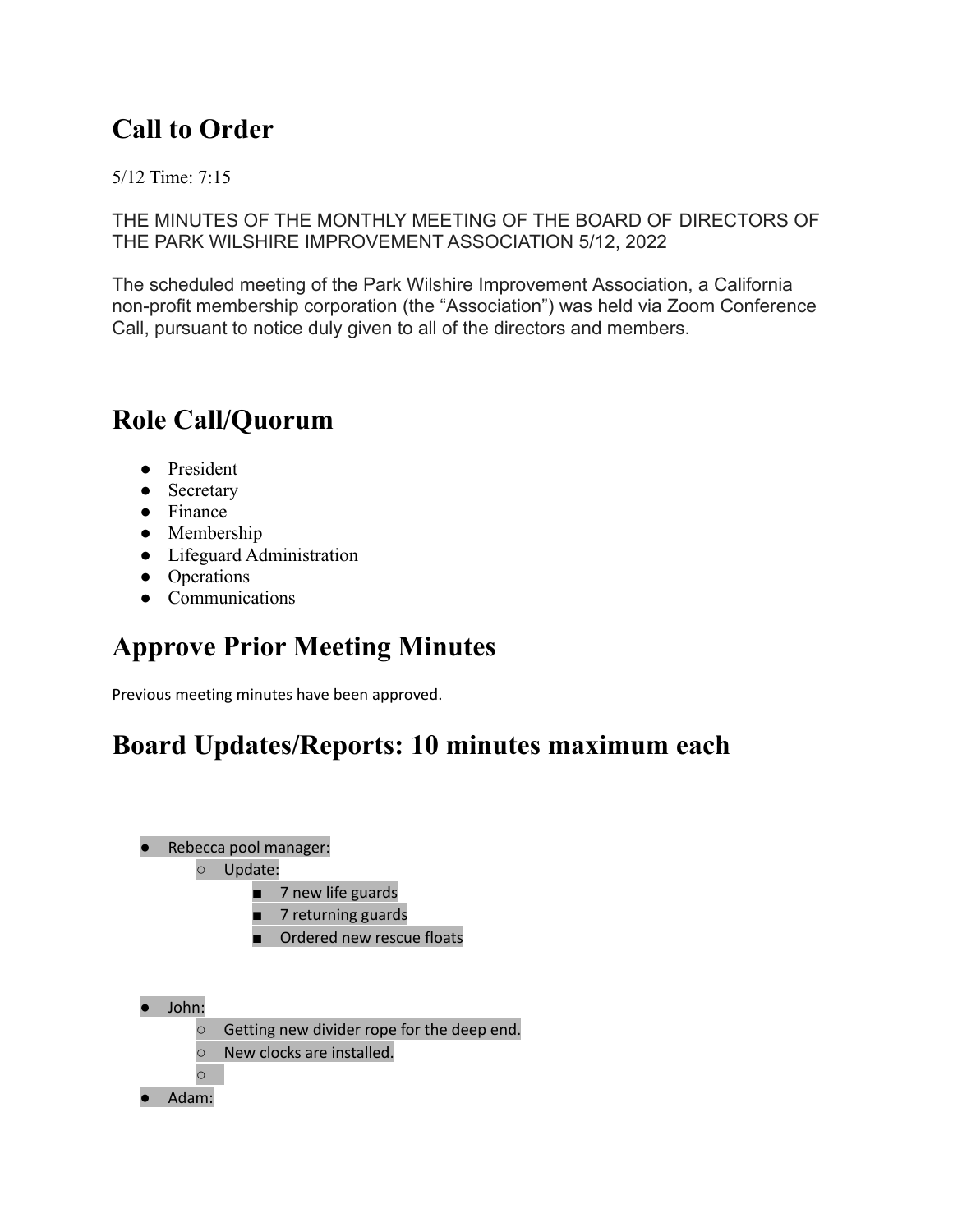- Mission statement.
- Office 365 licensing
- People counter
- 100 limit applies to in the door. Not counting staff.
- Decision to put the chairs out with groups of 2-3 with zip ties. **Approved by motion**.
- Ofer
	- Internet at the pool **Approved by motion.**
		- T-Mobile 35\$ activation fee, 10\$ a month for 500mg
		- unlocked wifi hotspot for ~\$180
- Skye
	- Encouraging the life guards to get vaccinated.
- Sarah
	- Put on the signs
	- Posting to facebook
	- Clean up day Extra guest passes (20) in the form of another card **Approved by motion.**
- Matt
	- In regards to deferral requests.
	- Total signups to date: 208
	- Total projected right now 248
	- Still aiming for 261.
- Al
- Overall with the registration we have achieved the goal of being net positive.
- Treasury report:

|                | 2019             | <b>Last Meeting</b> | <b>This Month</b> |
|----------------|------------------|---------------------|-------------------|
| <b>Account</b> | 5/12/19          | 4/13/21             | 5/12/21           |
| Checking       | 144,502.31       | 25,109.61<br>\$.    | \$119,544.86      |
| Reserve        | 240,412.38<br>\$ | \$183,492.03        | 183,492.03<br>\$. |
| Total          | 384,914.69<br>S  | \$208,601.64        | 303,036.89<br>S.  |